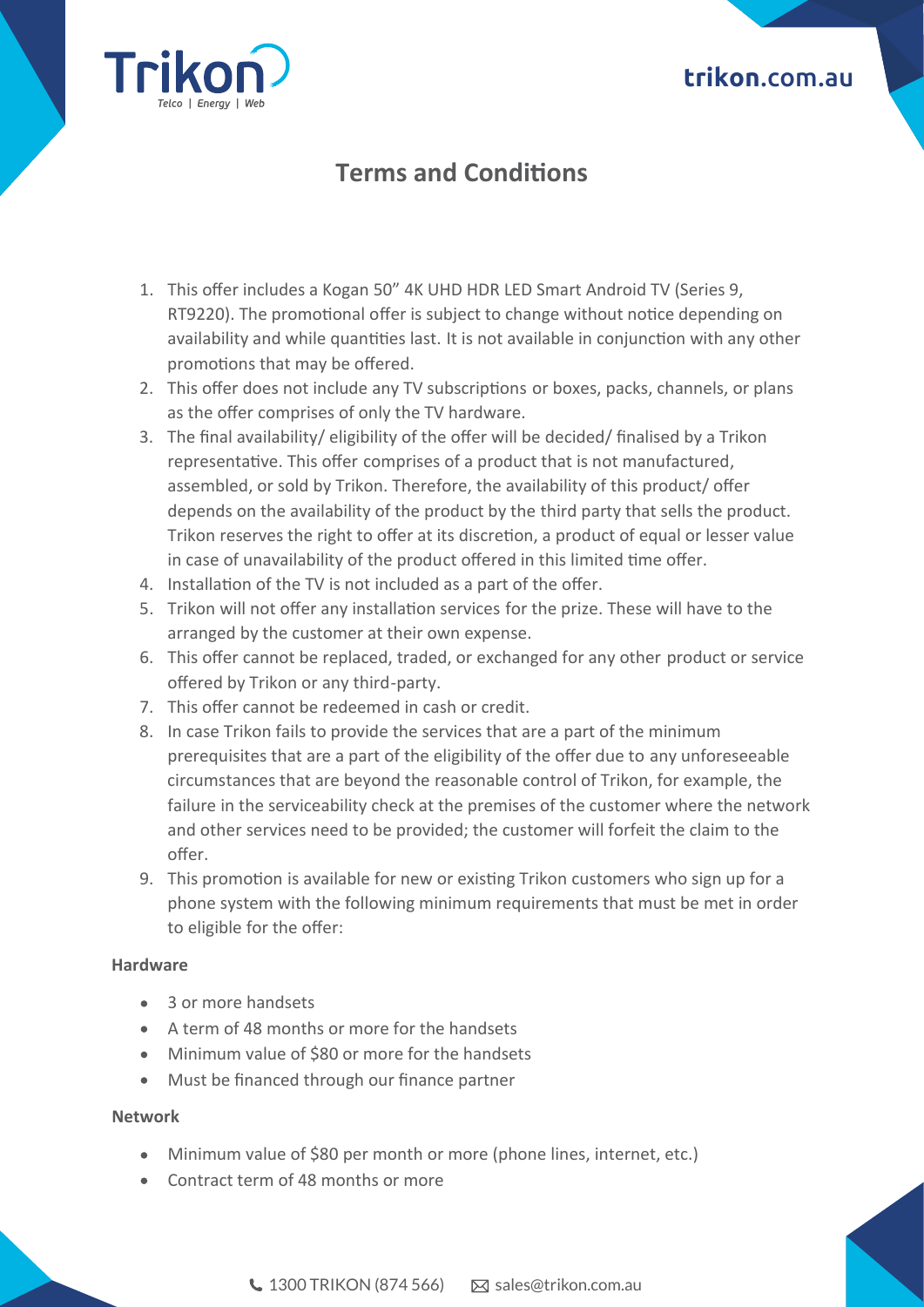

# **trikon**.com.au

### **How to Avail the Offer**

- 1. Once the hardware has been successfully installed at your premises, you shall receive a confirmation call from Trikon to confirm the successfully completion of the same.
- 2. After the confirmation call, you will receive an email from Trikon with the link to claim the prize. The link to avail the offer will be valid for 90 days. After 90 days have lapsed upon the receipt of the email, the link shall expire and cannot be reactivated again. Therefore, if anyone fails to redeem the offer in the stipulated time, they will thereby relinquish any right to claim the offer.
- 3. Upon entering the details required in the link sent via email, your claim to the offer shall be submitted.
- 4. Trikon representatives will be constant touch with you with the update on the delivery of the prize in the offer.

#### **Prize Value and Warranty**

- 1. Kogan 50" 4K UHD HDR LED Smart Android TV (Series 9, RT9220) has a value of the offer is \$649.99, which is based on the seller's suggested retail price. The delivery fee for the prize is not included and an additional \$120 will apply for the delivery of the same. This prize cannot be collected from Trikon's or the seller's premises and will be available only via delivery to the customer.
- 2. Standard warranty that is offered by the manufacturer/ seller applies. Trikon is not responsible for any maintenance, repair or warranty of the TV offered as a part of this promotion.
- 3. Trikon is not responsible for any faults in the product that is offered in the prize within the warranty period or thereafter.
- 4. Trikon holds no responsibility in case the product is found to be dead on arrival. In such a case, the warranty terms and conditions offered with the Kogan 50" 4K UHD HDR LED Smart Android TV (Series 9, RT9220) apply.
- 5. The customer will need to contact Kogan for a warranty or product queries associated with the TV offered in this promotion and not Trikon.

#### **Cancella�on Policy**

1. Downgrading a plan that results in a change to the prerequisites of the minimum requirements for the qualification of the offer in duration of the 48-month (or more) contract (equipment or network), will automatically initiate a cancellation charge of \$649.99 for any customer that has availed this offer. This charge will be in conjunction with any other contract cancellation charges that apply for the equipment, phone lines and internet. For the equipment, internet or Trikon phone plan cancellation charges, please refer to the Trikon Contract/ Service Agreement.